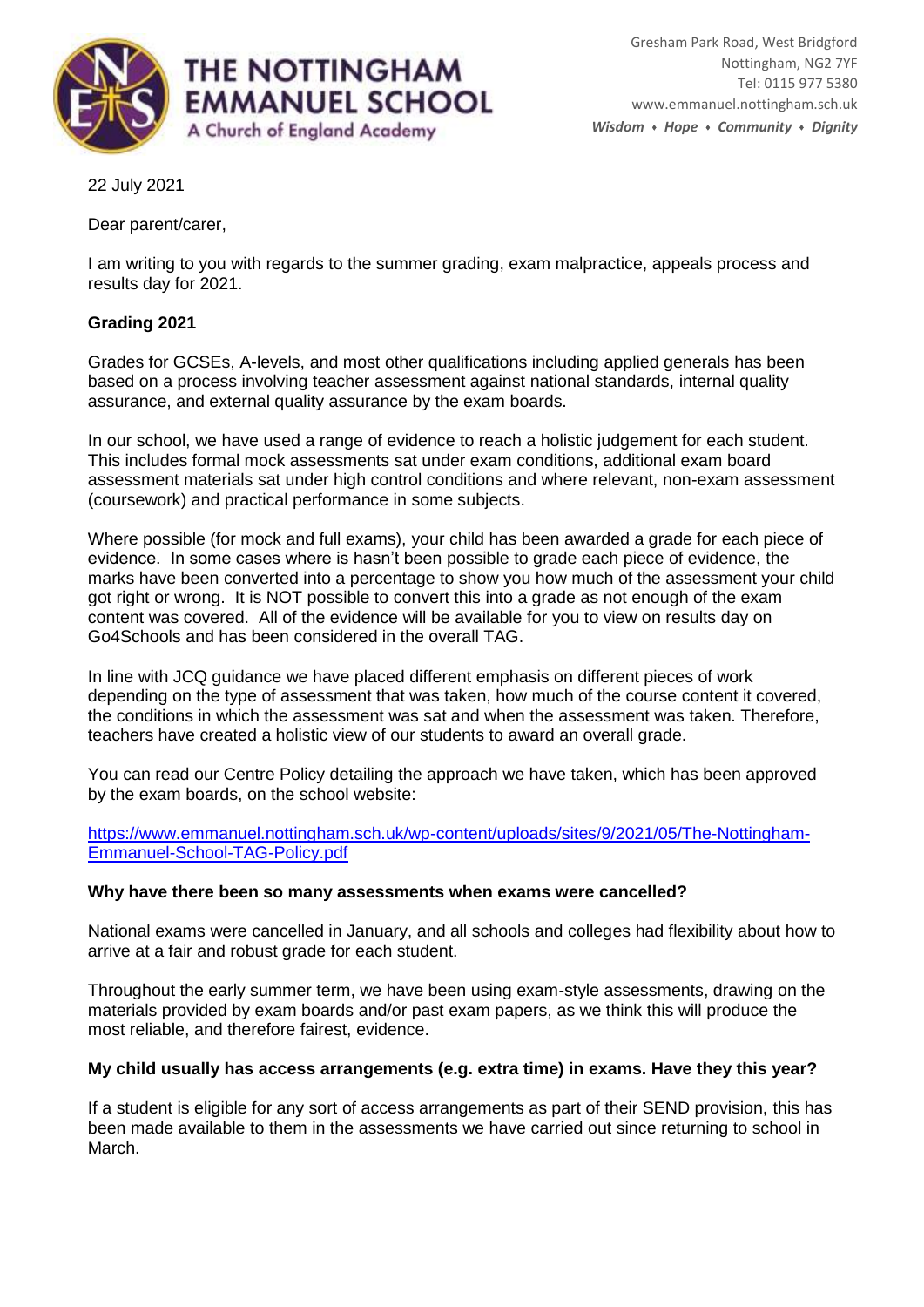If a student who is eligible for access arrangements did not have them for a particular assessment that is being used to inform their grade, this has been acknowledged. This has been recorded and responded to by using an alternative piece of evidence, or adjusting the marks for that assessment.

## **Can we know the grade submitted now?**

No, we are legally obliged not to let students or parents know their submitted grade before results day.

### **The assessments students have done are different from another school or college. How is this fair?**

Schools and colleges have been given a lot of flexibility in how they decide a holistic teacher assessed grade this summer. This means that it is likely the assessments will look different across schools and colleges, even ones in the same area. This is because students should only be assessed on what they have been taught, to account for variations in lost learning due to the pandemic. Therefore, the range of evidence will differ between schools and colleges, and even between students within our school or college.

Our approach has been approved by the exam boards; but many different approaches have also been approved. This does not mean one approach is better than the other.

### **How will I know that my child's performance has been judged fairly?**

All of our staff have undergone objectivity and bias training. This is detailed in our Centre Policy, which has been approved by the exam boards. All of the grades have been signed off by two members of staff, including the Head of Department and a member of the Senior Leadership Team, before final signing off by the Head of Centre and then uploaded to the exam boards. The Exam Boards have requested samples of work to ensure that grades are fair and accurate. If you have a concern about bias please contact [jsa@emmanuel.nottingham.sch.uk](mailto:jsa@emmanuel.nottingham.sch.uk) urgently.

### **What is exam malpractice?**

Exam malpractice this year includes students fabricating evidence (e.g. claiming plagiarised work is their own), undue pressure placed on teachers to submit a certain grade by students or parents, as well as teachers fabricating evidence. If malpractice is proven, the exam boards may decide to withhold the qualification altogether. Our approach to authenticating evidence is set out in our Centre Policy.

### **How can I appeal?**

If your child is unhappy with their grade this summer, they will have the opportunity to resit all GCSEs and A-levels in the autumn. Students should speak to the Exams Officer about entering the autumn series by emailing [nes-exams@emmanuel.nottingham.sch.uk.](mailto:nes-exams@emmanuel.nottingham.sch.uk)

There is also the option to appeal a grade on the following grounds:

- Administrative error you think the school or college has submitted the wrong grade for you
- Procedural error- you think the school or college did not follow our process correctly
- Error of academic judgement you do not think the grade submitted reflects a reasonable judgement on either the evidence that was used, or the grade arrived at.

Stage one appeals will be processed as a centre review, and details of how to request a centre review are available before results days on the school website: <https://www.emmanuel.nottingham.sch.uk/curriculum/assessment-and-revision/>